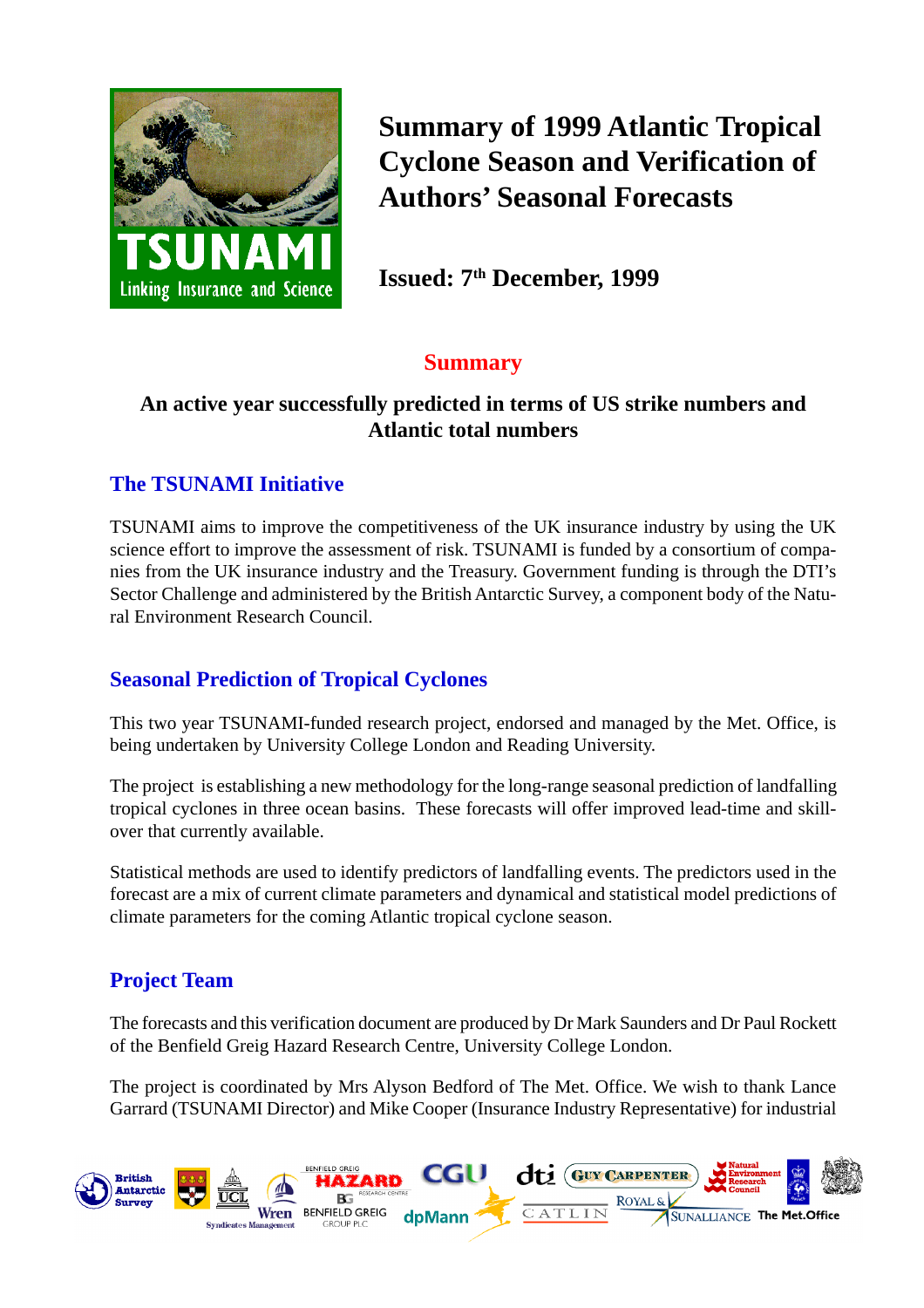liaison, Dr Richard Chandler (Department of Statistical Science, University College London) for statistical advice, Dr Chris Thorncroft and Ioannis Pytharoulis (Meteorology Department, Reading University) for dynamical model research, and Dr Mike Davey (Hadley Centre for Climate Prediction & Research) for meteorological advice.



| <b>Definitions</b>                |              |                            |                             |         |
|-----------------------------------|--------------|----------------------------|-----------------------------|---------|
| <b>Tropical</b><br><b>Cyclone</b> | Category     | <b>Peak Sustained Wind</b> | Minimum-<br><b>Pressure</b> |         |
| <b>Type</b>                       |              | knots                      | mph                         | (mb)    |
| <b>Tropical</b><br><b>Storm</b>   | ΤS           | 34-63                      | $39 - 73$                   |         |
| <b>Hurricane</b>                  | 1            | 64-82                      | 74-95                       | >980    |
| <b>Hurricane</b>                  | $\mathbf{2}$ | 83-95                      | 96-110                      | 965-980 |
| <b>Hurricane</b>                  | 3            | 96-113                     | 111-130                     | 945-965 |
| <b>Hurricane</b>                  | 4            | 114-135                    | 131-155                     | 920-945 |
| <b>Hurricane</b>                  | 5            | >135                       | >155                        | <920    |

## **Summary of the 1999 Atlantic Season**

- The 1999 Atlantic hurricane season ranks as the 6th most active season since reliable records began in 1950. Only 1950, 1955, 1961, 1995 and 1996 were more active than 1999 in terms of Gray's Net Tropical Cyclone Activity Index.
- A total of 1 intense hurricane, 3 hurricanes and 5 tropical storms made US landfall in 1999. This is the second consecutive year with above average US strike numbers.

| <b>1999 Individual Storm Summary</b> |               |                       |                           |                                           |                              |                                      |
|--------------------------------------|---------------|-----------------------|---------------------------|-------------------------------------------|------------------------------|--------------------------------------|
| No.                                  | <b>Name</b>   | <b>Dates</b>          | <b>Peak Wind</b><br>(kts) | <b>Minimum</b><br><b>Pressure</b><br>(mb) | <b>Hurricane</b><br>Category | Category<br>at US<br><b>Landfall</b> |
| 1                                    | Arlene        | Jun 11-18             | 50                        | 1006                                      |                              |                                      |
| $\mathbf{2}$                         | <b>Bret</b>   | Aug 18-24             | 125                       | 944                                       | 4                            | 4                                    |
| 3                                    | Cindy         | Aug 19-31             | 120                       | 944                                       | 4                            |                                      |
| 4                                    | <b>Dennis</b> | Aug 24 - Sep 5        | 90                        | 963                                       | $\overline{2}$               | <b>TS</b>                            |
| 5                                    | <b>Emily</b>  | Aug 24-28             | 45                        | 1004                                      |                              |                                      |
| 6                                    | <b>Floyd</b>  | Sep 7-17              | 135                       | 921                                       | 4                            | $\mathbf{2}$                         |
| $\overline{7}$                       | Gert          | Sep 11-23             | 130                       | 930                                       | 4                            |                                      |
| 8                                    | Harvey        | Sep 19-22             | 50                        | 995                                       |                              | <b>TS</b>                            |
| 9                                    | <b>Irene</b>  | Oct 13-19             | 90                        | 958                                       | $\mathbf{2}$                 | 1                                    |
| 10                                   | Jose          | Oct 17-25             | 85                        | 977                                       | $\overline{2}$               |                                      |
| 11                                   | Katrina       | <b>Oct 28 - Nov 1</b> | 35                        | 999                                       |                              |                                      |
| 12                                   | Lenny         | <b>Nov 13-21</b>      | 130                       | 934                                       | 4                            |                                      |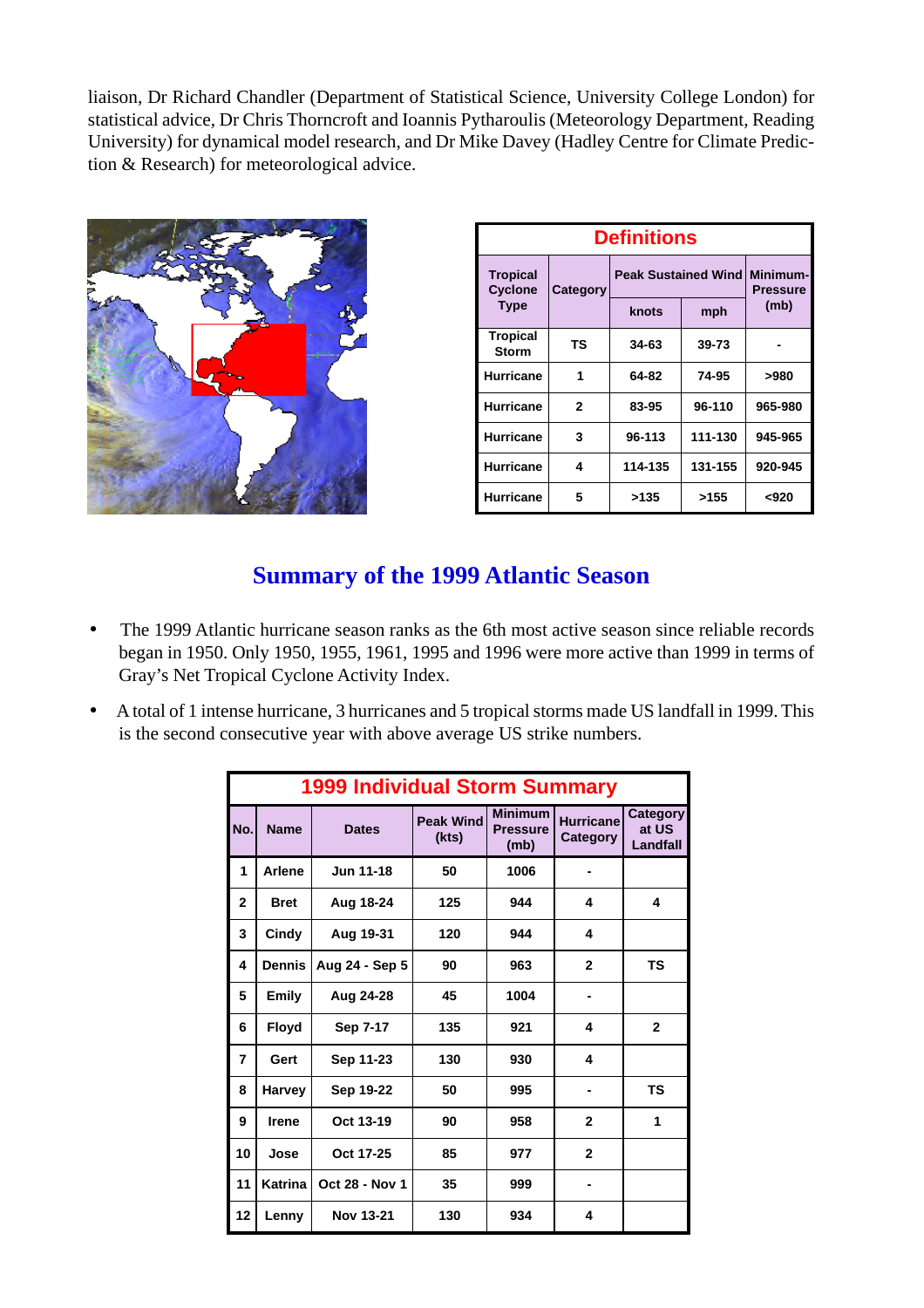- The season continues the recent resurgence in Atlantic hurricane and intense hurricane activity. The 1995-1999 5-year total of 41 hurricanes is the highest 5-year Atlantic hurricane total on record. Intense hurricanes are averaging 4 per year since 1995. This compares to the long-term (1950-1998 average) of just 2.5 intense hurricanes per year.
- 1995 witnessed 5 category 4 hurricanes the highest annual number of such events since at least 1950.
- The season continues the recent trend towards late starts (only one tropical storm before 18th August) and late finishes (intense hurricane Lenny formed in mid-November). Records suggest that there have been only two other major hurricanes of Lenny's intensity so late in the season. These occurred in 1912 and 1932.

# **Verification of Forecasts**

| <b>Atlantic Total Numbers 1999</b>       |                                                  |                   |                                     |  |
|------------------------------------------|--------------------------------------------------|-------------------|-------------------------------------|--|
|                                          | <b>Named</b><br><b>Tropical</b><br><b>Storms</b> | <b>Hurricanes</b> | <b>Intense</b><br><b>Hurricanes</b> |  |
| <b>Average Totals</b><br>$(1951 - 1998)$ | 9.8                                              | 5.9               | 2.5                                 |  |
| <b>Actual Totals</b><br>1999             | $12 \,$                                          | 8                 | 5                                   |  |
| <b>TSUNAMI Forecast</b><br>1 June 1999   | 12 ( $\pm$ 3)                                    | $7 (\pm 3)$       | $2(\pm 1)$                          |  |
| <b>Gray Forecast</b><br>4 June 1999      | 14                                               | g                 | 4                                   |  |

#### **1. Atlantic Total Numbers**

The number of named tropical storms (12) was correctly forecast. The number of hurricanes (8) was underforecast by one. The number of intense hurricanes (5) was underforecast by three. Overall the forecast was successful and compares closely to the skill of the 'Gray' June forecast.

## **2. US Landfalling Activity**

| <b>US Landfalling Numbers 1999</b>         |                                                  |                   |                                     |  |
|--------------------------------------------|--------------------------------------------------|-------------------|-------------------------------------|--|
|                                            | <b>Named</b><br><b>Tropical</b><br><b>Storms</b> | <b>Hurricanes</b> | <b>Intense</b><br><b>Hurricanes</b> |  |
| <b>Average Totals</b><br>$(1951 - 1998)$   | 3.1                                              | 1.6               | 0.7                                 |  |
| <b>Actual Totals</b><br>1999               | 5                                                | 3                 |                                     |  |
| <b>TSUNAMI Forecast</b><br>1 December 1998 | $4 (\pm 2)$                                      | $2(\pm 1)$        | 1 ( $\pm$ 1)                        |  |
| <b>TSUNAMI Forecast</b><br>1 June 1999     | $4(\pm 2)$                                       | $2(\pm 1)$        | 1 ( $\pm$ 1)                        |  |